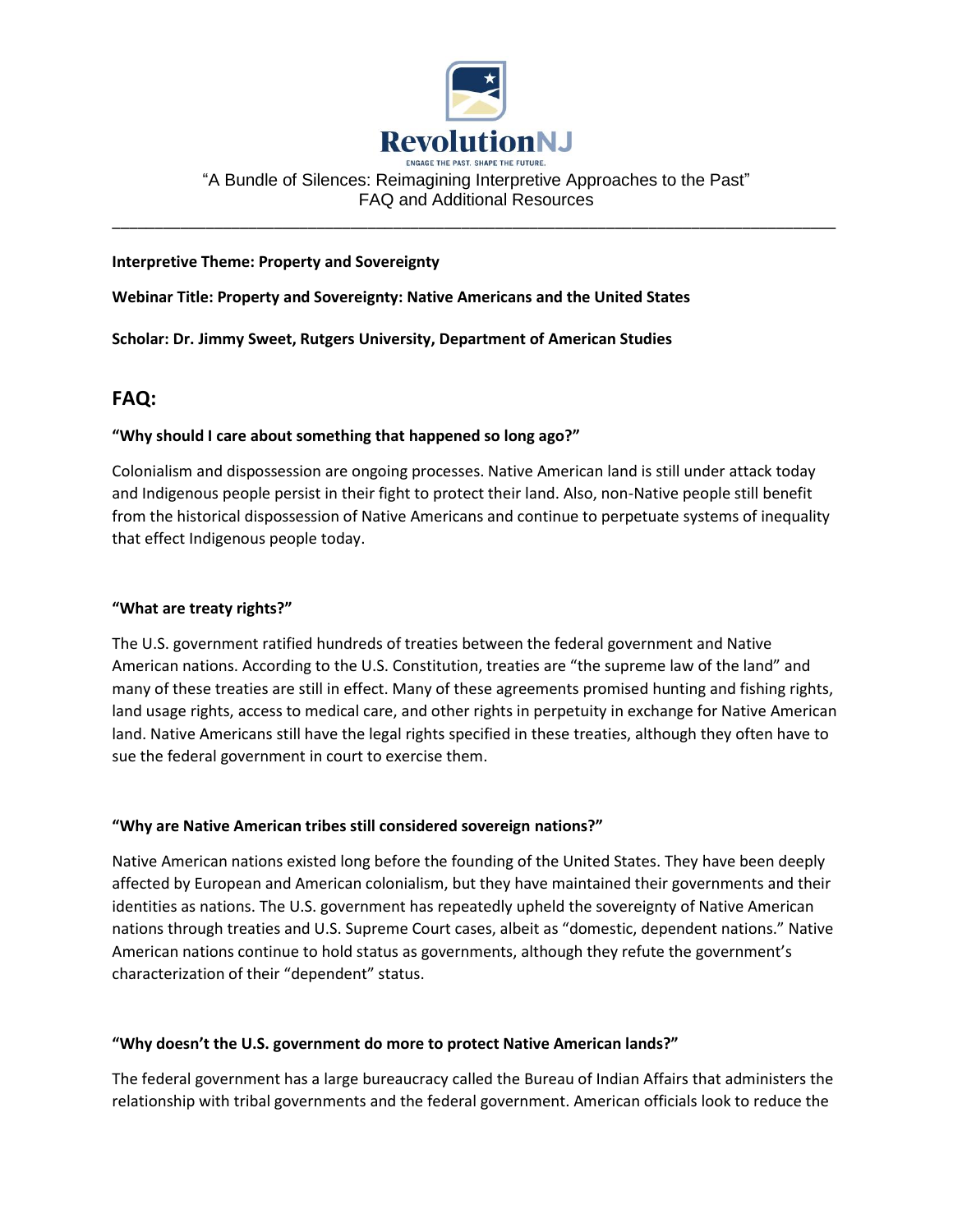ongoing costs to fulfill their obligations to Indigenous nations and therefore do not spend more than they are required. In addition, because tribal lands often have fewer legal restrictions than state-owned or federally-owned lands, extractive industries find it cheaper and easier to pollute Native-owned lands. This often comes with the permission of federal authorities because they can avoid the headaches of dealing with state and local governments.

# **"With this history of dispossession, do all Native Americans today live on reservations in the far West?"**

No. Despite centuries of forced removal, dispossession, and other forms of oppression, Native Americans have maintained their identities, cultures, and continue to persist in the eastern United States. Today, the vast majority of Native Americans live off-reservation, in cities and suburbs like other Americans.

# **Additional Resources:**

A syllabus and list of resources for further information related to the presentation.

# **INTRODUCTION:**

Until 1492, all of North and South America had belonged to Indigenous people for tens of thousands of years. Native Americans view North America as their place of creation and their cultures and identities are rooted in the land. These lands were invaded by European colonial powers and they and their descendants have used various tactics, such as coercive treaties and laws, theft, violence, even genocide, to wrest ownership of the continent from Indigenous people.

"Invasion of America,"

[https://www.arcgis.com/apps/webappviewer/index.html?id=eb6ca76e008543a89349ff2517db4](https://www.arcgis.com/apps/webappviewer/index.html?id=eb6ca76e008543a89349ff2517db47e6) [7e6](https://www.arcgis.com/apps/webappviewer/index.html?id=eb6ca76e008543a89349ff2517db47e6) An interactive map showing when the United States dispossessed specific pieces of land from Native Americans.

"Native Land," <https://native-land.ca/> An interactive map of Indigenous land around the globe.

# **Colonialism:**

Colonialism is the process by which European powers took control of Native American land and continue to control Indigenous people. These readings define colonialism.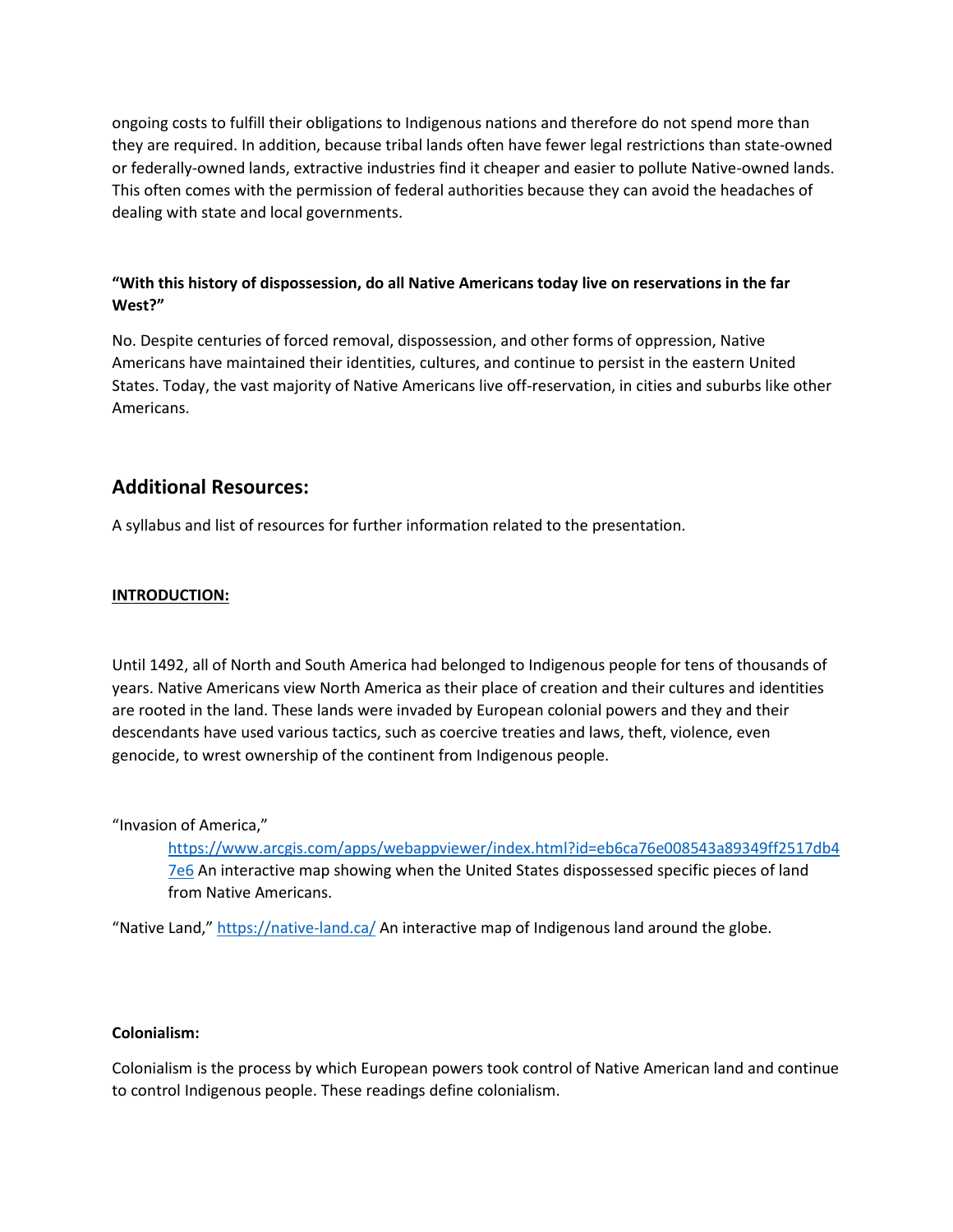What is Settler Colonialism?:<https://www.foodjustice.org/settlercolonialism>

- J. Kēhaulani Kauanui, "'A Structure, Not an Event': Colonialism and Enduring Indigeneity" [http://csalateral.org/issue/5-1/forum-alt-humanities-settler-colonialism-enduring-indigeneity](http://csalateral.org/issue/5-1/forum-alt-humanities-settler-colonialism-enduring-indigeneity-kauanui/)[kauanui/](http://csalateral.org/issue/5-1/forum-alt-humanities-settler-colonialism-enduring-indigeneity-kauanui/)
- Patrick Wolfe, "Settler Colonialism and the Elimination of the Native." *Journal of Genocide Research* 8, no. 4 (2006): 387-409.

# **Property:**

These sources provide introductory and theoretical understandings of property, as well as property's connection to colonialism and race.

- John R. Wunder, ed., *Native American Sovereignty*. New York: Garland Publishing, 1999.
- Robert Nichols, *Theft is Property!: Dispossession & Critical Theory*. Durham, NC: Duke University Press, 2020.
- Cheryl I. Harris, "Whiteness as Property." *Harvard Law Review* 106, no. 8 (June 1993): 1707-91.
- Jessica R. Cattelino, *High Stakes: Florida Seminole Gaming and Sovereignty*. Durham, NC: Duke University Press, 2008.

#### **Sovereignty:**

Native Americans are not simply ethnic minorities, they belong to sovereign nations that have rights. These readings provide a deeper understanding of Indigenous sovereignty.

- Amanda J. Cobb, "Understanding Tribal Sovereignty: Definitions, Conceptualizations, and Interpretations." *American Studies* 46, nos. 3-4 (Fall-Winter 2005): 115-32.
- Joanne Barker, ed., *Sovereignty Matters: Locations of Contestation and Possibility in Indigenous Struggles for Self-Determination*. Lincoln: University of Nebraska Press, 2005.

#### **Dispossession:**

Dispossession is the processes by which European powers and the United States took Native American land. These resources provide examples of dispossession and the consequences of dispossession on Indigenous people, historically and today.

Robert Lee and Tristan Ahtone, "Land-grab Universities" [https://www.hcn.org/issues/52.4/indigenous](https://www.hcn.org/issues/52.4/indigenous-affairs-education-land-grab-universities)[affairs-education-land-grab-universities](https://www.hcn.org/issues/52.4/indigenous-affairs-education-land-grab-universities)

Robert Lee, "The True Cost of the Louisiana Purchase" [http://www.slate.com/articles/news\\_and\\_politics/history/2017/03/how\\_much\\_did\\_the\\_louisia](http://www.slate.com/articles/news_and_politics/history/2017/03/how_much_did_the_louisiana_purchase_actually_cost.html) [na\\_purchase\\_actually\\_cost.html](http://www.slate.com/articles/news_and_politics/history/2017/03/how_much_did_the_louisiana_purchase_actually_cost.html)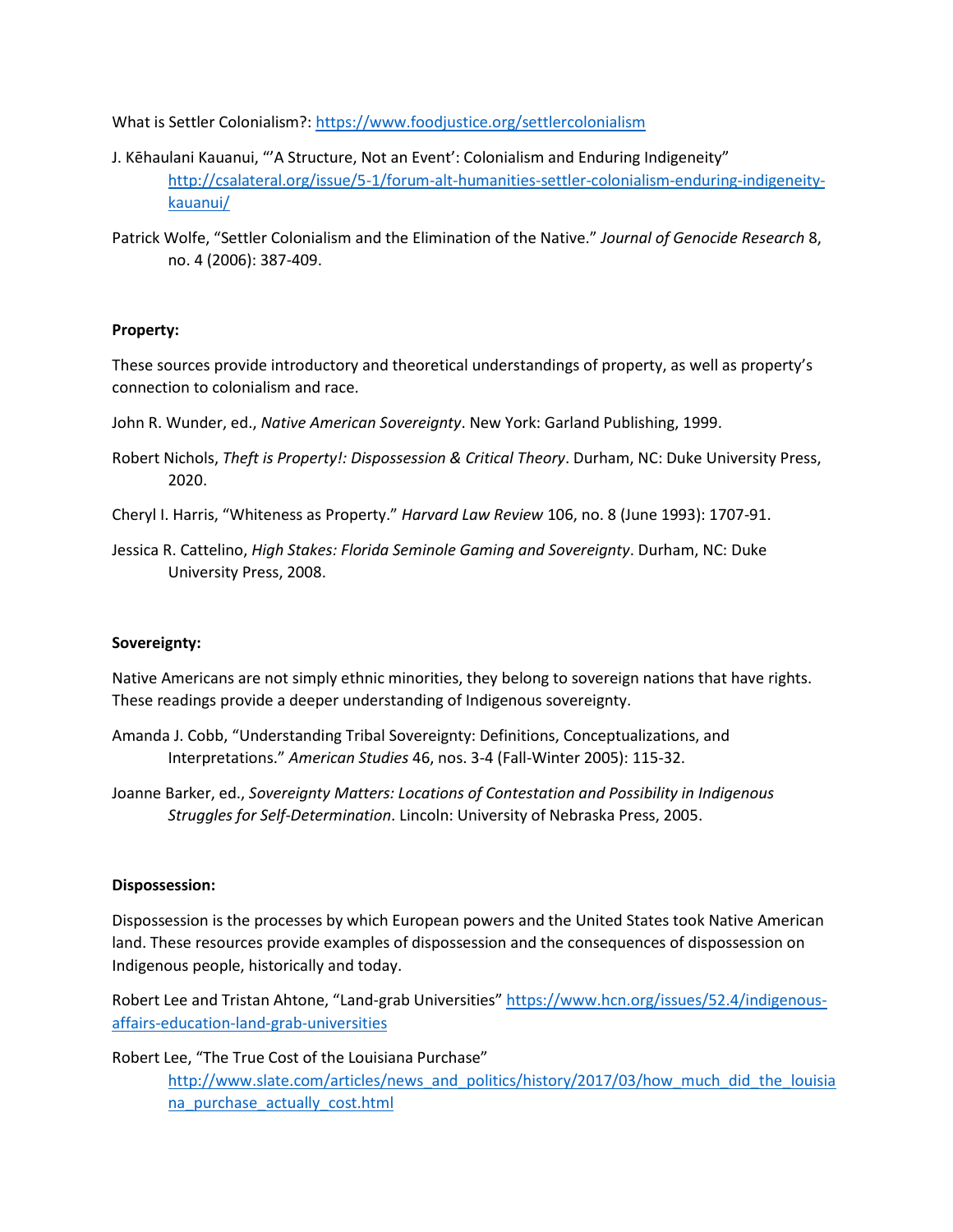- Claudio Saunt, *Unworthy Republic: The Dispossession of Native Americans and the Road to Indian Territory*. New York: W.W. Norton & Company, 2020.
- Paula Mitchell Marks, *In a Barren Land: American Indian Dispossession and Survival*. New York: William Morrow and Company, 1998.
- Allan Greer, *Property and Dispossession: Natives, Empires and Land in Early Modern North America*. New York: Cambridge University Press, 2018.
- John P. Bowes, *Exiles and Pioneers: Eastern Indians in the Trans-Mississippi West*. New York: Cambridge University Press, 2007.

# **PART 1: Overview of Native American Property and Sovereignty and Native American Interactions with the United States**

### **Doctrine of Discovery:**

A legal concept, the Doctrine of Discovery has been used in the laws European powers and settler colonial nations around the globe to justify the theft of Indigenous land.

- Tony Castanha, "The Doctrine of Discovery: The Legacy and Continuing Impact of Christian 'Discovery' on American Indian Populations." *American Indian Culture and Research Journal* 39, no. 3 (2015): 41-64.
- Robert J. Miller, Jacinta Ruru, Larissa Behrendt, and Tracey Lindberg, *Discovering Indigenous Lands: The Doctrine of Discovery in the English Colonies*. New York: Oxford University Press, 2010.
- Lindsay G. Robertson, *Conquest by Law: How the Discovery of America Dispossessed Indigenous Peoples of Their Lands*. New York: Oxford University Press, 2005.

#### **Treaties:**

The United States negotiated hundreds of treaties with Native American nations, most of which included coercive land cessions. Treaties demonstrate the inherent sovereignty of Native American nations, but the U.S. has rarely upheld their treaty obligations to Native Americans.

- Gwen N. Westerman, "Treaties are More than a Piece of Paper: Why Words Matter." *Albany Government Law Review* 10 (2017): 293-317.
- Martin Case, *The Relentless Business of Treaties: How Indigenous Land Became U.S. Property*. St. Paul: Minnesota Historical Society Press, 2018.
- Vine Deloria, Jr. and David E. Wilkins, *Tribes, Treaties, and Constitutional Tribulations*. Austin: University of Texas Press, 1999.
- Donald L. Fixico, ed., *Indian Treaties in the United States: An Encyclopedia and Documents Collection*. Santa Barbara, CA: ABC-CLIO, 2018.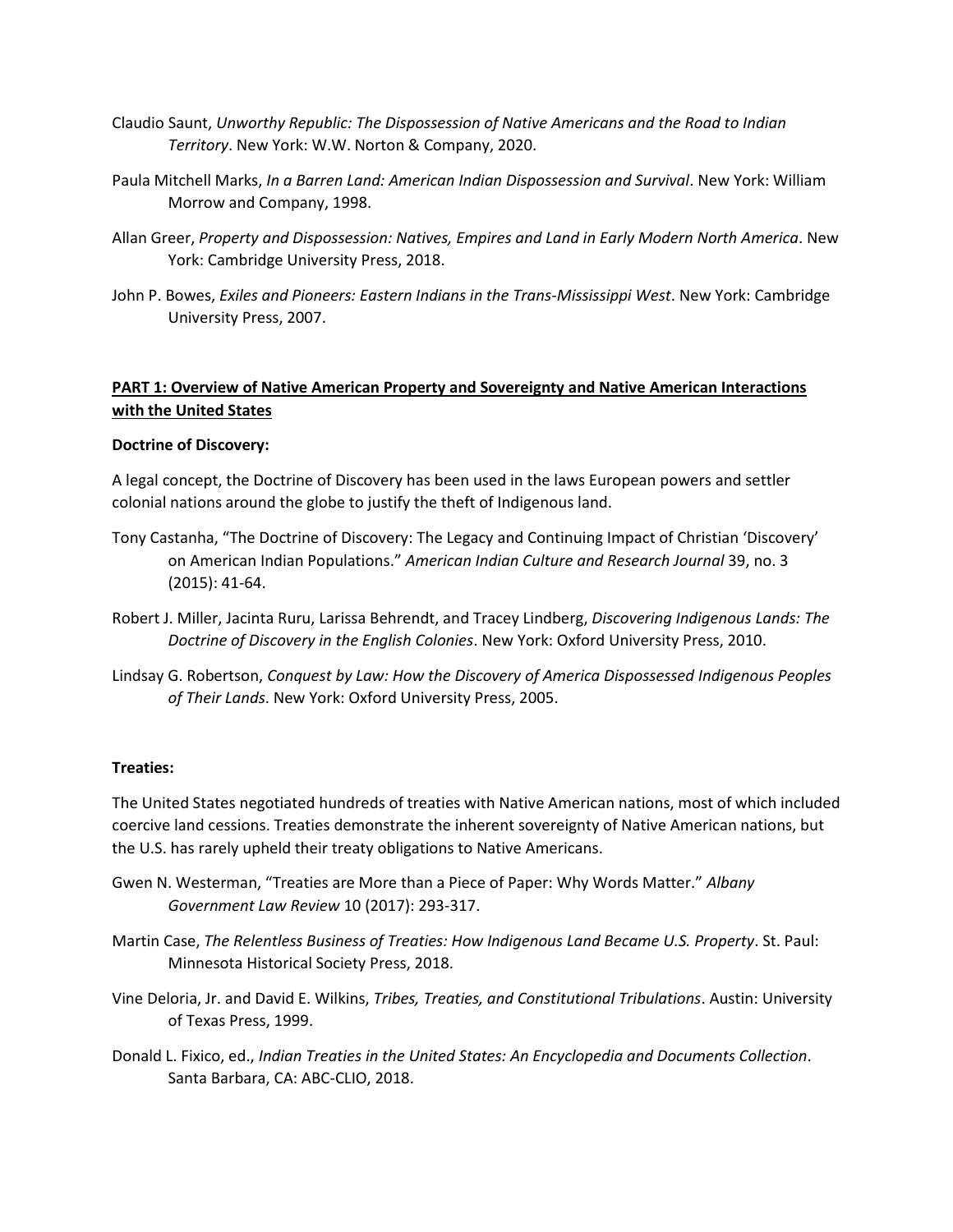### **Indian Removal:**

In its history, the United States has implemented numerous polices meant to take Native American property and limit the sovereignty of Indigenous nations. Indian Removal was official U.S. policy from 1830 to 1887, which was intended to forcibly remove Native Americans from their land and move them to another piece of land.

Christina Snyder, "Teaching Removal with an Expanding Archive"

<http://thepanorama.shear.org/2021/12/20/teaching-removal-with-an-expanding-archive/>

- "The Trail of Tears National Historic Trail," [https://www.youtube.com/watch?v=7LSkfmCj8Jg&list=PLwja2deje7mcYczPvs8IDIGc\\_e3uFzLrz&i](https://www.youtube.com/watch?v=7LSkfmCj8Jg&list=PLwja2deje7mcYczPvs8IDIGc_e3uFzLrz&index=11) [ndex=11](https://www.youtube.com/watch?v=7LSkfmCj8Jg&list=PLwja2deje7mcYczPvs8IDIGc_e3uFzLrz&index=11)
- John P. Bowes, *Land Too Good for Indians: Northern Indian Removal*. Norman: University of Oklahoma Press, 2016.
- David W. Miller, *The Forced Removal of American Indians from the Northeast: A History of Territorial Cessions and Relocations, 1620-1854*. Jefferson, NC: McFarland & Company, 2011.
- John P. Bowes, *The Trail of Tears: Removal in the South*. New York: Chelsea House, 2007.

# **Allotment:**

Allotment policy followed Indian Removal and was official U.S. policy from 1887 to 1934, resulting in the dispossession of tens of millions of acres of Native American land.

- Rose Stremlau, *Sustaining the Cherokee Family: Kinship and Allotment of an Indigenous Nation*. Chapel Hill: University of North Carolina Press, 2011.
- Kristin T. Ruppel, *Unearthing Indian Land: Living with the Legacies of Allotment*. Tucson: University of Arizona Press, 2008.
- C. Joseph Genetin-Pilawa, *Crooked Paths to Allotment: The Fight over Federal Indian Policy after the Civil War*. Chapel Hill: University of North Carolina Press, 2012.

# **Termination:**

Termination, intended to end the existence of Native American sovereignty, was also a form of dispossession. The policy also included assimilating Native Americans by moving them into cities. This was official U.S. policy in the 1950s and 1960s.

Max Nesterak, "Uprooted: The 1950s plan to erase Indian Country"

<https://www.mprnews.org/story/2019/11/04/uprooted-the-1950s-plan-to-erase-indian-country>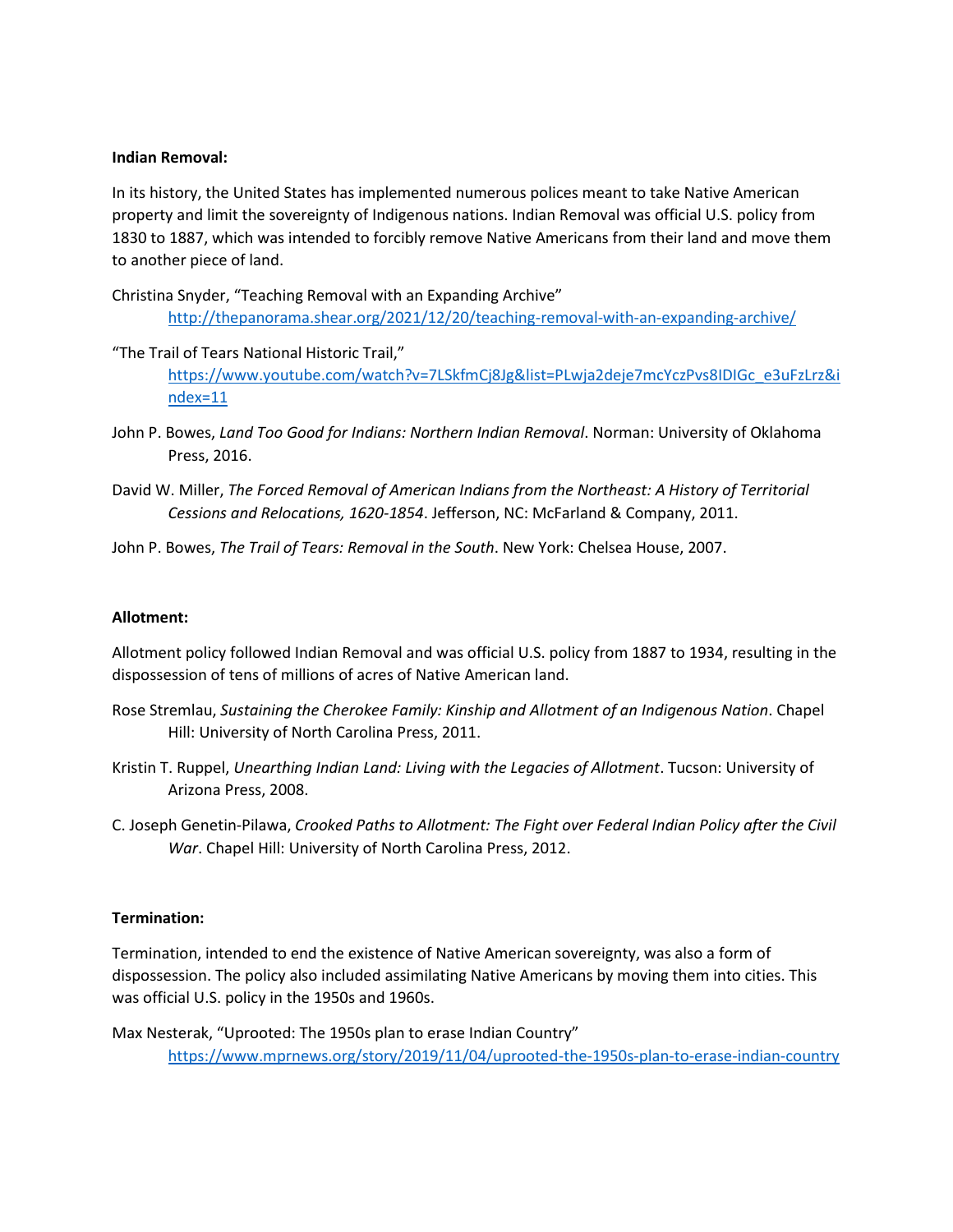Roberta Ulrich, *American Indian Nations from Termination to Restoration, 1953-2006*. Lincoln: University of Nebraska Press, 2010.

# **PART 2: Case Study of the Lenape Nation from the New Jersey Region**

# **Lenape History, Dispossession, and Diaspora:**

New Jersey is home to the Nanticoke and Lenape people, sometimes called the Delaware people. Using violence, fraudulent land deals, and forced assimilation, among other tactics, the settlers of New Jersey pressured the Indigenous people of the region to leave their homelands. These readings examine the conditions of those dispossessions, the diaspora of the Lenape people, and the ongoing presence of Lenape and Nanticoke people who still live in New Jersey today.

- John R. Norwood, *We Are Still Here!: The Tribal Saga of New Jersey's Nanticoke and Lenape Indians*. Moorestown: Native New Jersey Publications, 2007.
- Steven Craig Harper, *Promised Land: Penn's Holy Experiment, The Walking Purchase, and the Dispossession of Delawares, 1600-1763*. Bethlehem, PA: Lehigh University Press, 2006.
- Gregory Evans Dowd, *The Indians of New Jersey*. Trenton: New Jersey Historical Commission, 1992.
- Marisa J. Fuentes and Deborah Gray White, eds., *Scarlet and Black: Volume I: Slavery and Dispossession in Rutgers History*. New Brunswick: Rutgers University Press, 2016.
- C.A. Weslager, *The Delaware Indian Westward Migration*. Wallingford, PA: Middle Atlantic Press, 1978.

# **PART 3: Ongoing Fights over Native American Land and Sovereignty Today**

Native Americans continued to experience dispossession throughout the  $20<sup>th</sup>$  century and this continues today. These resources illuminate experiences of modern Native Americans through forced assimilation, environmental issues, and other events.

# **Environmental Devastation:**

Our impending climate crisis hurts everyone, but in the United States, Indigenous people especially have borne the brunt of climate change and the nation's poor environmental policies. The few remaining Native American lands have been subject to environmental degradation by the U.S. government and corporations.

Winona LaDuke, *All Our Relations: Native Struggles for Land and Life*. Cambridge, MA: South End Press, 1999.

Traci Brynne Voyles, *Wastelanding: Legacies of Uranium Mining in Navajo Country*. Minneapolis: University of Minnesota Press, 2015.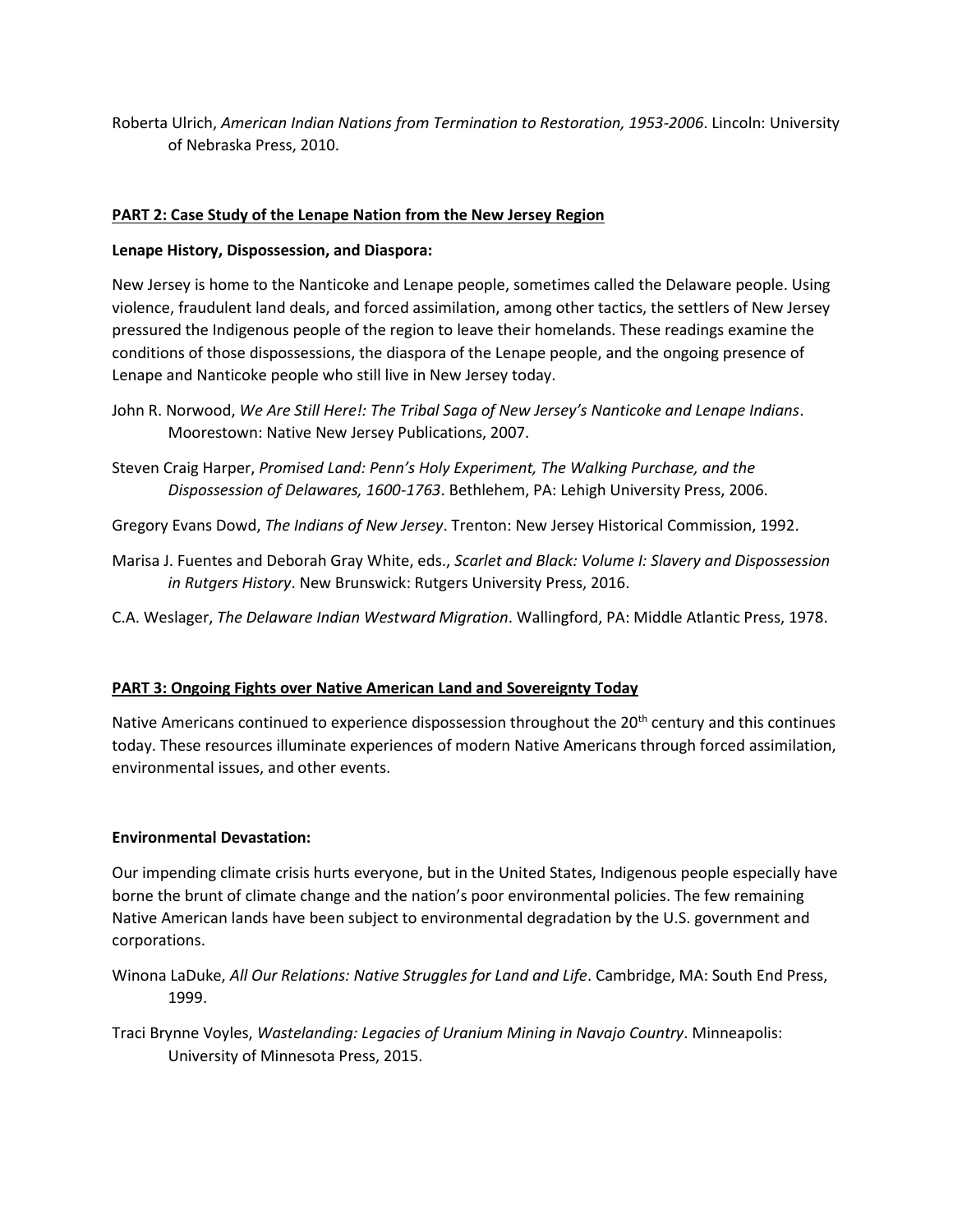### **Assimilation:**

The forced assimilation of Native Americans remains as a major source of trauma for Indigenous people in the United States. These resources examine some of the tactics and legacies of forced assimilation.

Mary Annette Pember, "Death by Civilization"

[https://www.theatlantic.com/education/archive/2019/03/traumatic-legacy-indian-boarding](https://www.theatlantic.com/education/archive/2019/03/traumatic-legacy-indian-boarding-schools/584293/)[schools/584293/](https://www.theatlantic.com/education/archive/2019/03/traumatic-legacy-indian-boarding-schools/584293/)

- Alexia Fernández Campbell, "How America's Past Shapes Native American's Present" [https://www.theatlantic.com/business/archive/2016/10/native-americans](https://www.theatlantic.com/business/archive/2016/10/native-americans-minneapolis/503441/)[minneapolis/503441/](https://www.theatlantic.com/business/archive/2016/10/native-americans-minneapolis/503441/)
- Frederick E. Hoxie, *A Final Promise: The Campaign to Assimilate the Indians, 1880-1920*. Lincoln: University of Nebraska Press, 2001.
- Katherine Ellinghaus, *Blood Will Tell: Native Americans and Assimilation Policy*. Lincoln: University of Nebraska Press, 2017.

### **Law and Jurisdiction:**

The American legal system continues to dispossess Native Americans and limit the sovereignty of Indigenous nations. These resources examine some of the legal and jurisdictional issues faced by Native Americans.

- Amy E. Den Ouden and Jean M. O'Brien, eds., *Recognition, Sovereignty Struggles, & Indigenous Rights in the United States: A Sourcebook*. Chapel Hill: University of North Carolina Press, 2013.
- Matthew L.M. Fletcher, Wenona T. Singel, and Kathryn E. Fort, eds., *Facing the Future: The Indian Child Welfare Act at 30*. East Lansing: Michigan State University Press, 2009.
- Jennifer A. Hamilton, *Indigeneity in the Courtroom: Law, Culture, and the Production of Difference in North American Courts*. New York: Routledge, 2009.
- Daniel McCool, Susan M. Olson, and Jennifer L. Robinson, *Native Vote: American Indians, the Voting Rights Act, and the Right to Vote*. New York: Cambridge University Press, 2007.
- David E. Wilkins, *Hollow Justice: A History of Indigenous Claims in the United States*. New Haven, CT: Yale University Press, 2013.
- David E. Wilkins and K. Tsianina Lomawaima, *Uneven Ground: American Indian Sovereignty and Federal Law*. Norman: University of Oklahoma Press, 2001.

#### **CONCLUSION:**